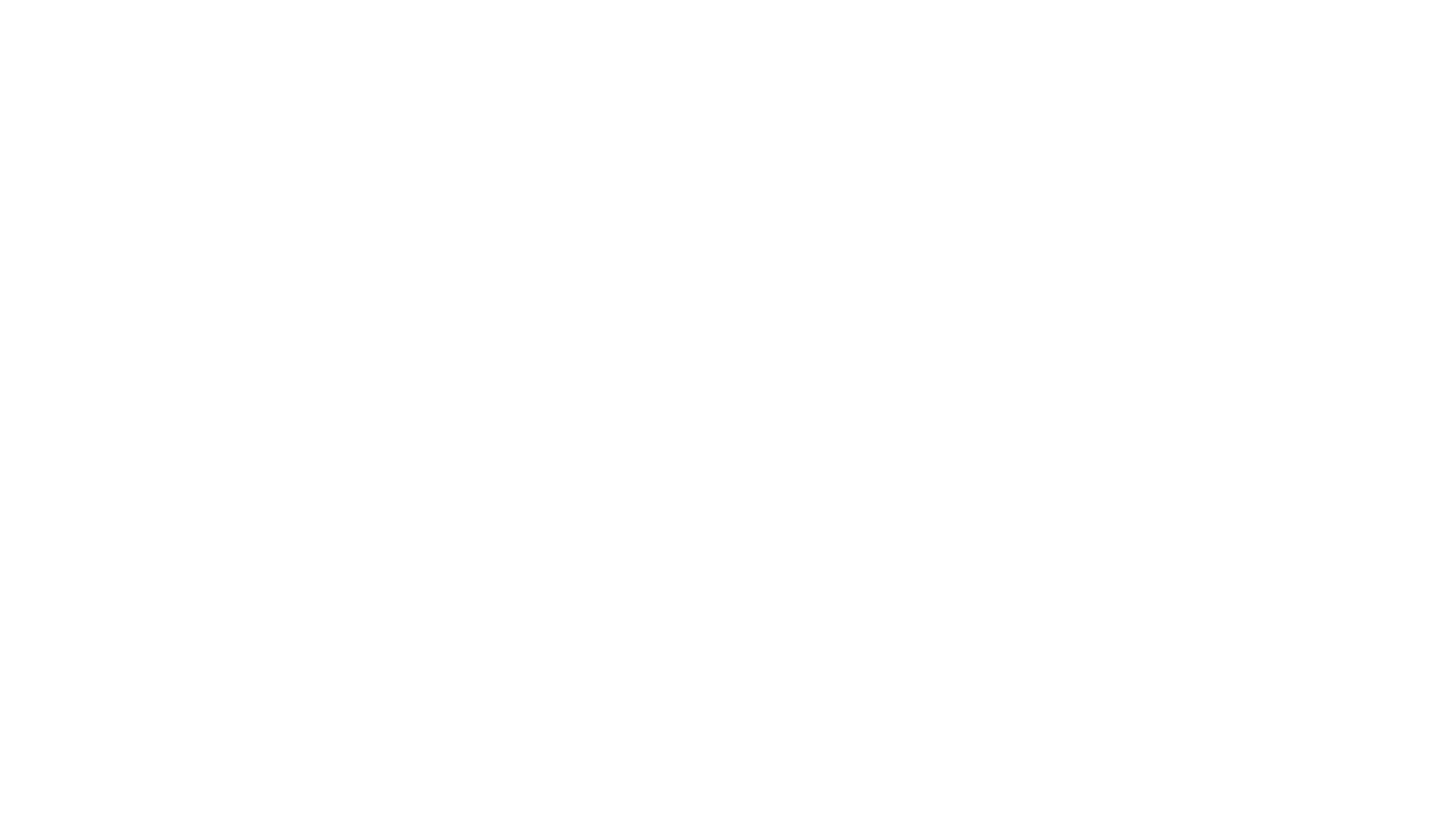#### **A look at this week's markets At the close on Thursday**



|                                          | Week-to-date                           |             | Year-to-date   |        |  |
|------------------------------------------|----------------------------------------|-------------|----------------|--------|--|
| Canadian Bonds (total return)            | Local currency                         | In CAD      | Local currency | In CAD |  |
| <b>FTSE TMX Universe</b>                 | 0.54%                                  |             | 3.77%          |        |  |
| FTSE TMX Long                            | 0.94%                                  |             | 6.11%          |        |  |
| Corps                                    | 0.51%                                  |             | 4.24%          |        |  |
| Equities (total return)                  |                                        |             |                |        |  |
| S&P/TSX                                  | $-0.15%$                               |             | 16.85%         |        |  |
| <b>S&amp;P 500</b>                       | 0.74%                                  | 1.56%       | 17.45%         | 16.14% |  |
| <b>MSCI EAFE</b>                         | 0.20%                                  | 0.39%       | 14.09%         | 11.11% |  |
| <b>MSCI Emerging</b>                     | $-0.67%$                               | $-0.62%$    | 12.44%         | 10.71% |  |
|                                          |                                        |             |                |        |  |
| <b>Other</b>                             | <b>Current price</b>                   | Return WTD* | Return YTD*    |        |  |
| Oil (WTI)                                | $65.21 \text{ }$                       | 1.89%       | 43.60%         |        |  |
| USD/CAD                                  | $0.7416$ \$                            | $-0.81%$    | 1.13%          |        |  |
| Gold                                     | $1277.17 \text{ }$                     | 0.11%       | $-0.41%$       |        |  |
| Source: iA Economics, data via Bloomberg | *WTD/YTD = Week-to-date / Year-to-date |             |                |        |  |

2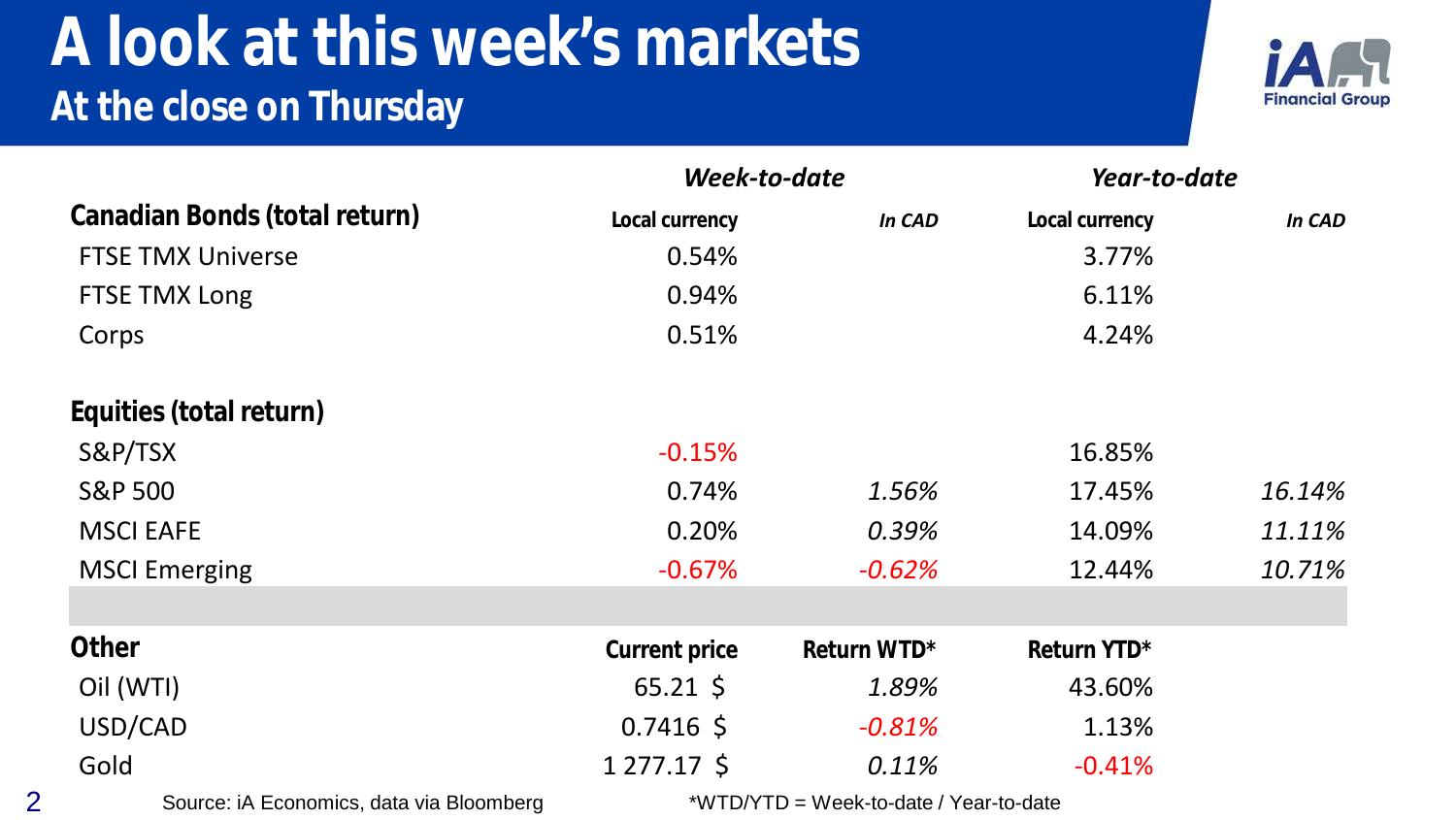## **What caught our eye this week**



#### • **Canada:**

- The Bank of Canada turns more dovish
- **U.S.**
	- GDP growth beats expectations, but the devil is in the details...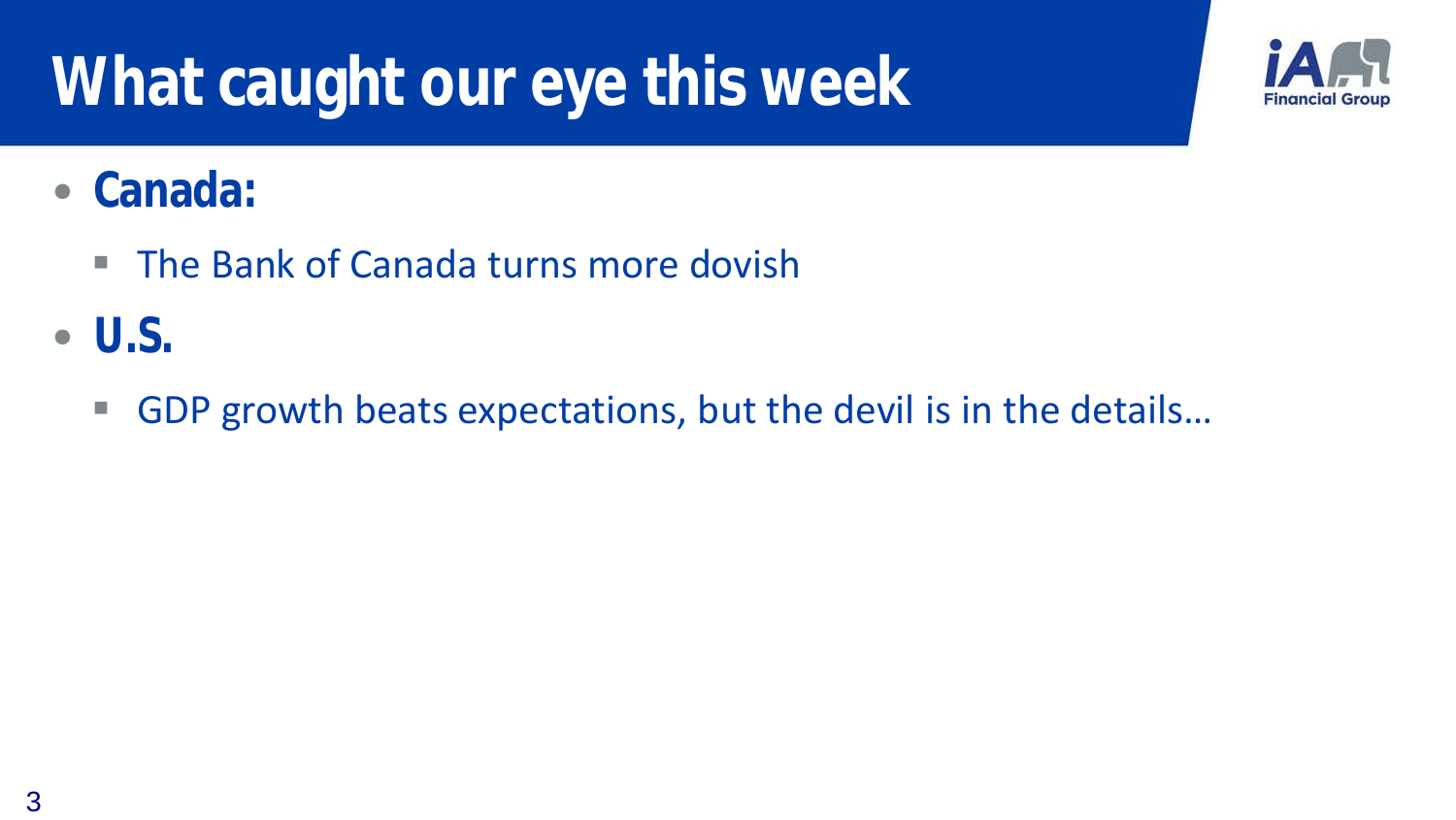## **Canada: The Bank of Canada lowers its forecast**



#### Table 2: Contributions to average annual real GDP growth

Percentage points\*<sup>†</sup>

|                                     | 2018                         | 2019                         | 2020                         | 2021        |
|-------------------------------------|------------------------------|------------------------------|------------------------------|-------------|
| <b>Consumption</b>                  | 1.2(1.3)                     | 0.9(1.0)                     | 1.1(1.0)                     | 1.0         |
| Housing                             | $-0.2$ $(-0.1)$              | $-0.3(-0.1)$                 | 0.2(0.1)                     | 0.2         |
| Government                          | 0.7(0.7)                     | 0.2(0.2)                     | 0.2(0.4)                     | 0.4         |
| <b>Business fixed investment</b>    | 0.2(0.5)                     | $-0.2(0.2)$                  | 0.4(0.4)                     | 0.4         |
| Subtotal: final domestic demand     | 1.9(2.4)                     | 0.6(1.3)                     | 1.9(1.9)                     | 2.0         |
| Exports                             | 1.0(1.0)                     | 0.3(1.0)                     | 0.9(0.8)                     | 0.8         |
| Imports                             | $-0.9(-1.1)$                 | $0.1(-0.5)$                  | $-0.4(-0.6)$                 | $-0.8$      |
| Subtotal: net exports               | $0.1 (-0.1)$                 | 0.4(0.5)                     | 0.5(0.2)                     | 0.0         |
| <b>Inventories</b>                  | $-0.2$ $(-0.3)$              | $0.2(-0.1)$                  | $-0.3(0.0)$                  | 0.0         |
| GDP                                 | 1.8(2.0)                     | 1.2(1.7)                     | 2.1(2.1)                     | 2.0         |
| Memo items (percentage change)      |                              |                              |                              |             |
| Range for<br>potential output       | $1.5 - 2.1$<br>$(1.5 - 2.1)$ | $1.5 - 2.1$<br>$(1.4 - 2.2)$ | $1.3 - 2.1$<br>$(1.3 - 2.3)$ | $1.2 - 2.4$ |
| Real gross domestic income<br>(GDI) | 1.9(2.2)                     | 1.2(0.9)                     | 2.1(2.2)                     | 2.0         |
| <b>CPI</b> inflation                | 2.3(2.3)                     | 1.9(1.7)                     | 2.0(2.0)                     | 2.0         |

\* Numbers in parentheses are from the projection in the previous Report.

† Numbers may not add to total because of rounding.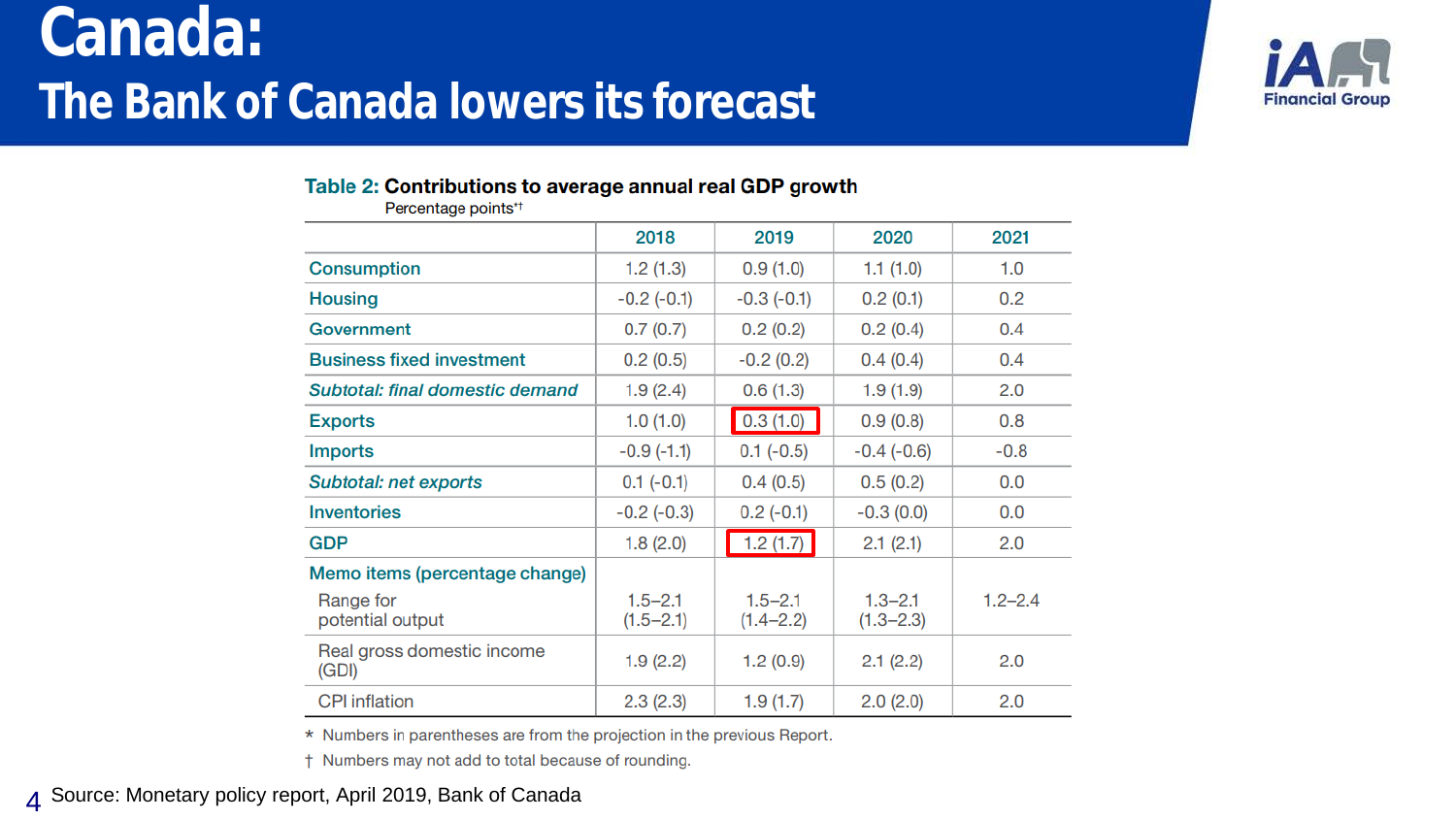### **U.S.: GDP growth beats expectations**

U.S.: Growth of 3.2% in Q1 2019

Annualized quarterly growth, %



**Financial Group** 

5 Source: iA Economics, data via Bloomberg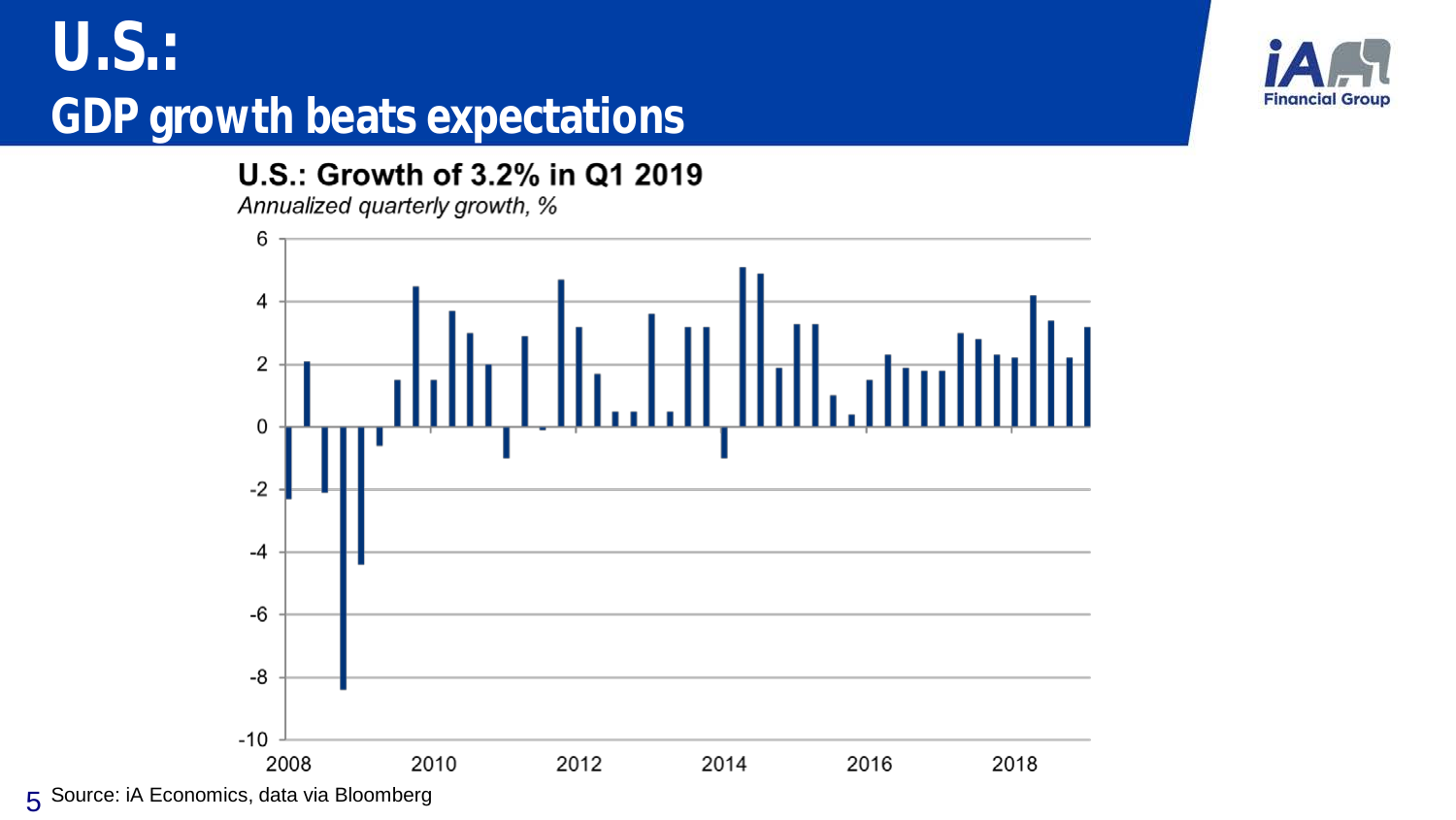## **What we'll be watching next week**



#### • **Canada:**

**Monthly GDP for February (last month: +1.6% YoY)** 

#### • **U.S.:**

- Core PCE Deflator (consensus: 1.7% YoY)
- Conference Board Consumer Confidence Index (consensus: higher at 126.1 in April)
- **ISM Manufacturing Index (consensus: stable at 55.0 in April)**
- **FOMC Rate Decision (consensus: no change)**
- **Durable Goods Orders (last month: +2.7% in February)**
- Change in Non Farm Payrolls (consensus: lower at 181K in April)
- Unemployment Rate (consensus: stable at 3.8% in April)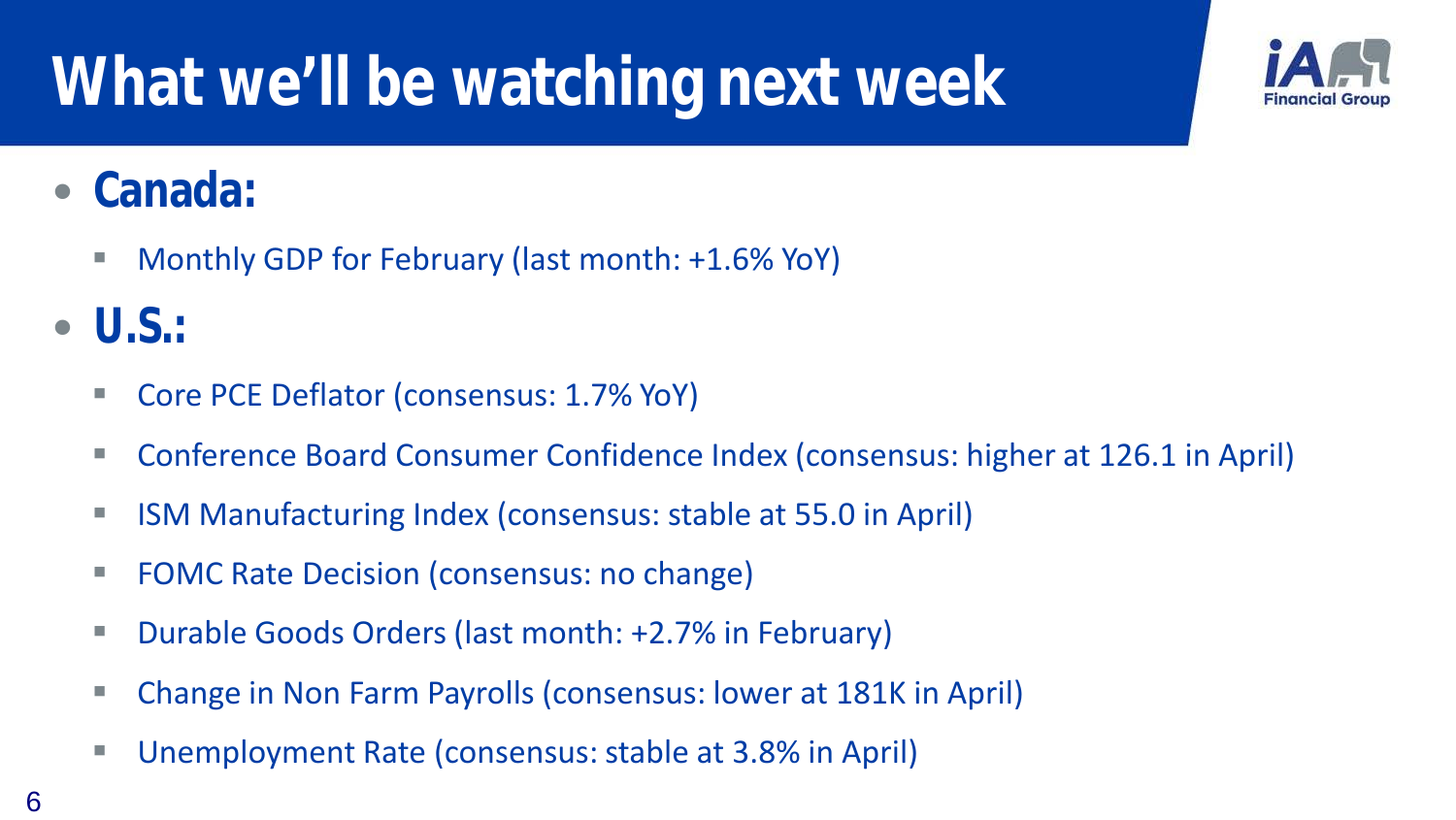# **To contact us**

## **[economics@ia.ca](mailto:economics@ia.ca)**

## **www.ia.ca/economy**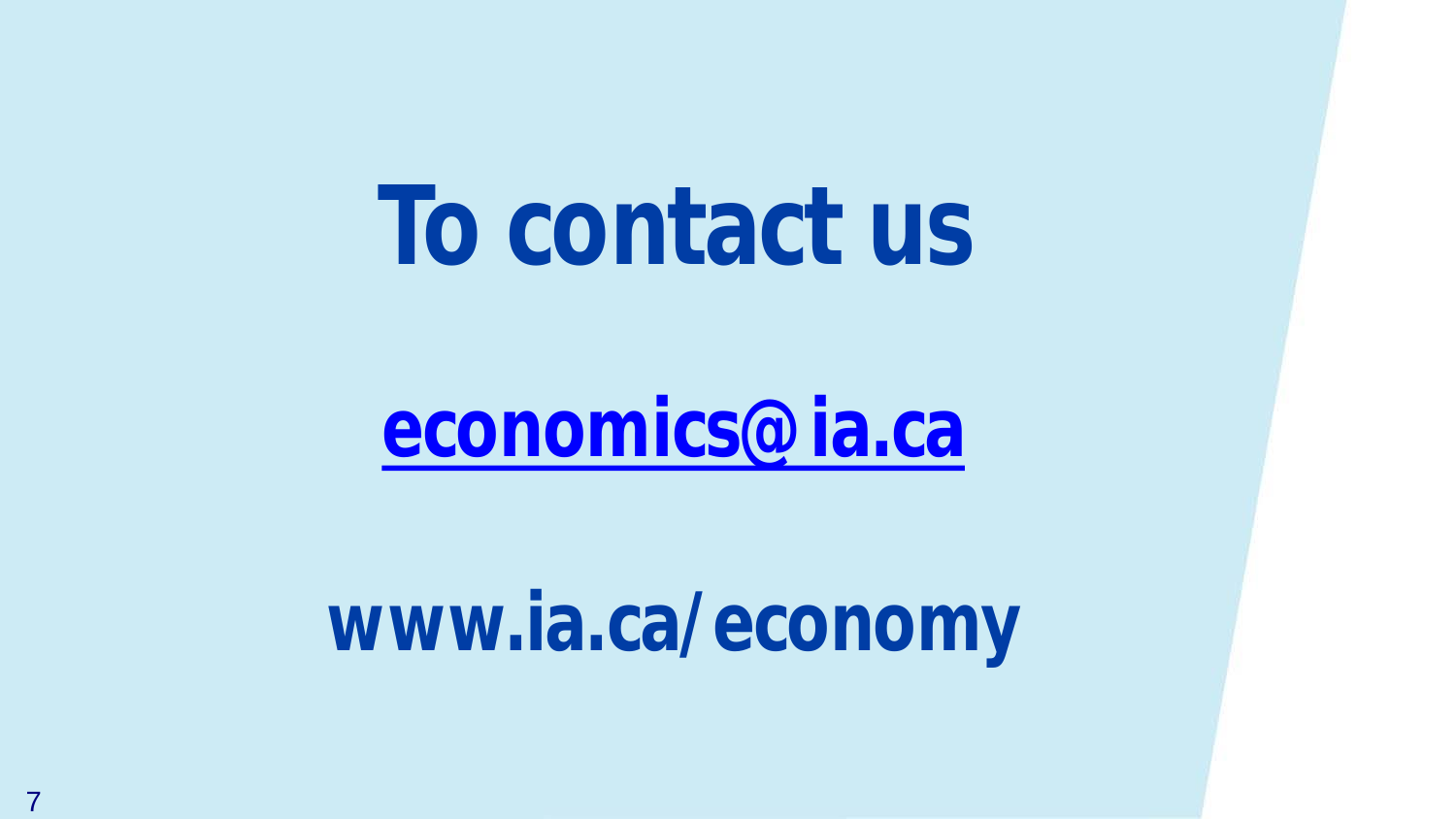#### **Disclaimer**



Opinions expressed in this presentation are based on actual market conditions and may change without prior warning. The aim is in no way to make investment recommendations. The forecasts given in this presentation do not guarantee returns and imply risks, uncertainty and assumptions. Although we are comfortable with these assumptions, there is no guarantee that they will be confirmed.

Industrial Alliance Insurance and Financial Services Inc.